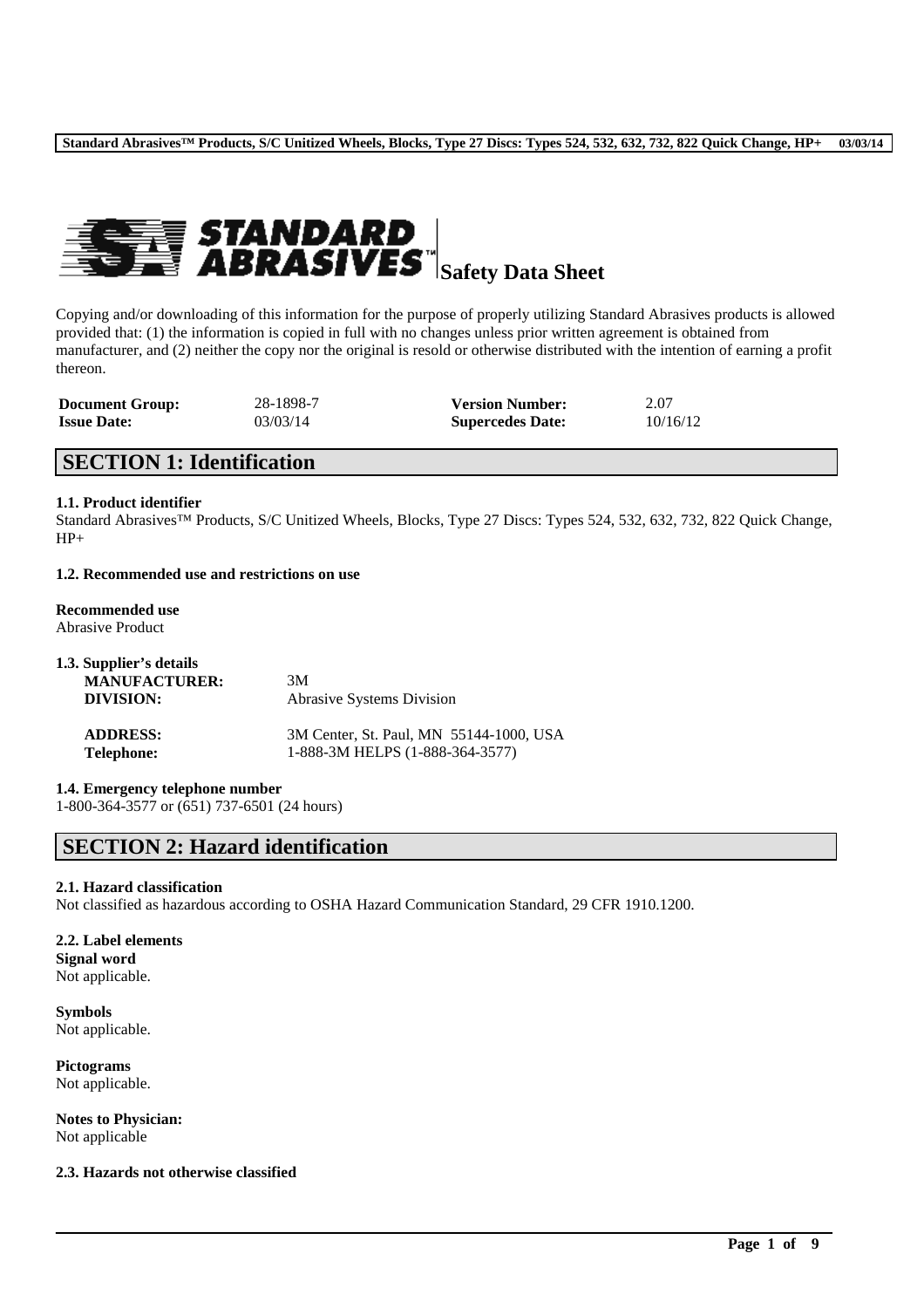## **Standard Abrasives™ Products, S/C Unitized Wheels, Blocks, Type 27 Discs: Types 524, 532, 632, 732, 822 Quick Change, HP+ 03/03/14**

None.

67% of the mixture consists of ingredients of unknown acute oral toxicity.

# **SECTION 3: Composition/information on ingredients**

| Ingredient                               | <b>C.A.S. No.</b> | $\%$ by Wt    |
|------------------------------------------|-------------------|---------------|
| Silicon Carbide Mineral                  | $409 - 21 - 2$    | $25 - 60$     |
| Lubricant                                | 4485-12-5         | $1 - 2.5$     |
| Ouartz Silica                            | 14808-60-7        | $0.02 - 0.44$ |
| <b>Cured Resin</b>                       | Mixture           | $15 - 50$     |
| Nylon Fiber                              | Mixture           | $5 - 15$      |
| Quick Change Attachment                  | Mixture           | $0 - 5$       |
| Fiberglass Backing Plate (Type 27 Discs) | Mixture           | $0 - 20$      |

# **SECTION 4: First aid measures**

## **4.1. Description of first aid measures**

## **Inhalation:**

Remove person to fresh air. If you feel unwell, get medical attention.

#### **Skin Contact:**

Wash with soap and water. If signs/symptoms develop, get medical attention.

## **Eye Contact:**

Flush with large amounts of water. Remove contact lenses if easy to do. Continue rinsing. If signs/symptoms persist, get medical attention.

## **If Swallowed:**

No need for first aid is anticipated.

## **4.2. Most important symptoms and effects, both acute and delayed**

See Section 11.1. Information on toxicological effects.

## **4.3. Indication of any immediate medical attention and special treatment required**

Not applicable

## **SECTION 5: Fire-fighting measures**

## **5.1. Suitable extinguishing media**

In case of fire: Use a fire fighting agent suitable for ordinary combustible material such as water or foam to extinguish.

\_\_\_\_\_\_\_\_\_\_\_\_\_\_\_\_\_\_\_\_\_\_\_\_\_\_\_\_\_\_\_\_\_\_\_\_\_\_\_\_\_\_\_\_\_\_\_\_\_\_\_\_\_\_\_\_\_\_\_\_\_\_\_\_\_\_\_\_\_\_\_\_\_\_\_\_\_\_\_\_\_\_\_\_\_\_\_\_\_\_

## **5.2. Special hazards arising from the substance or mixture**

None inherent in this product.

## **Hazardous Decomposition or By-Products**

**Substance Condition**

Carbon monoxide During Combustion Carbon dioxide During Combustion

## **5.3. Special protective actions for fire-fighters**

No unusual fire or explosion hazards are anticipated.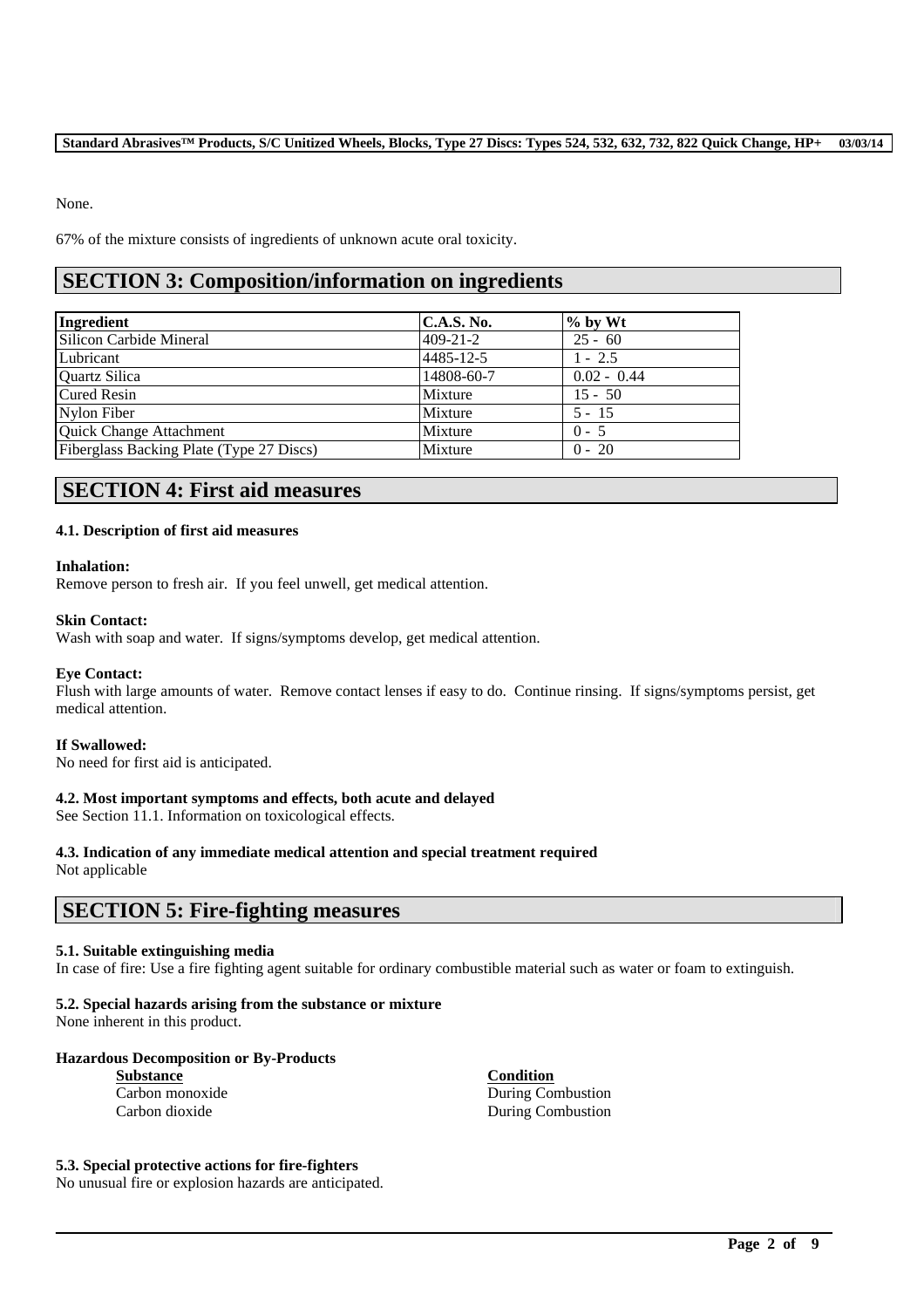## **SECTION 6: Accidental release measures**

## **6.1. Personal precautions, protective equipment and emergency procedures**

Observe precautions from other sections.

### **6.2. Environmental precautions**

Not applicable.

**6.3. Methods and material for containment and cleaning up**

Not applicable.

# **SECTION 7: Handling and storage**

## **7.1. Precautions for safe handling**

For industrial or professional use only. Avoid breathing of dust created by sanding, grinding or machining. Damaged product can break apart during use and cause serious injury to face or eyes. Check product for damage such as cracks or nicks prior to use. Replace if damaged. Always wear eye and face protection when working at sanding or grinding operations or when near such operations. Combustible dust may form by action of this product on another material (substrate). Dust generated from the substrate during use of this product may be explosive if in sufficient concentration with an ignition source. Dust deposits should not be allowed to accumulate on surfaces because of the potential for secondary explosions.

## **7.2. Conditions for safe storage including any incompatibilities**

No special storage requirements.

# **SECTION 8: Exposure controls/personal protection**

## **8.1. Control parameters**

## **Occupational exposure limits**

| <b>Ingredient</b>       | C.A.S. No.     | Agency       | Limit type                    | <b>Additional Comments</b> |
|-------------------------|----------------|--------------|-------------------------------|----------------------------|
| Quartz Silica           | 14808-60-7     | Amer Conf of | TWA(respirable                |                            |
|                         |                | Gov. Indust. | fraction): $0.025$ mg/m3      |                            |
|                         |                | Hyg.         |                               |                            |
| Quartz Silica           | 14808-60-7     | US Dept of   | TWA concentration(as total    |                            |
|                         |                | Labor - OSHA | dust): $0.3$ mg/m $3$ ;TWA    |                            |
|                         |                |              | concentration(respirable):0.1 |                            |
|                         |                |              | $mg/m3(2.4$ millions of       |                            |
|                         |                |              | particles/cu. ft.)            |                            |
| Silicon Carbide Mineral | $409 - 21 - 2$ | Amer Conf of | $TWA$ (as fiber): $0.1$       |                            |
|                         |                | Gov. Indust. | fiber/cc;TWA(inhalable        |                            |
|                         |                | Hyg.         | fraction):10                  |                            |
|                         |                |              | mg/m3;TWA(respirable          |                            |
|                         |                |              | fraction): $3 \text{ mg/m}$   |                            |
| Silicon Carbide Mineral | $409 - 21 - 2$ | US Dept of   | TWA(as total dust):15         |                            |
|                         |                | Labor - OSHA | mg/m3;TWA(respirable          |                            |
|                         |                |              | fraction): $5 \text{ mg/m}$ 3 |                            |
| <b>STEARATES</b>        | 4485-12-5      | Amer Conf of | $TWA:10$ mg/m $3$             |                            |
|                         |                | Gov. Indust. |                               |                            |
|                         |                | Hyg.         |                               |                            |

\_\_\_\_\_\_\_\_\_\_\_\_\_\_\_\_\_\_\_\_\_\_\_\_\_\_\_\_\_\_\_\_\_\_\_\_\_\_\_\_\_\_\_\_\_\_\_\_\_\_\_\_\_\_\_\_\_\_\_\_\_\_\_\_\_\_\_\_\_\_\_\_\_\_\_\_\_\_\_\_\_\_\_\_\_\_\_\_\_\_

Amer Conf of Gov. Indust. Hyg. : American Conference of Governmental Industrial Hygienists

American Indust. Hygiene Assoc : American Industrial Hygiene Association

Chemical Manufacturer Rec Guid : Chemical Manufacturer's Recommended Guidelines

US Dept of Labor - OSHA : United States Department of Labor - Occupational Safety and Health Administration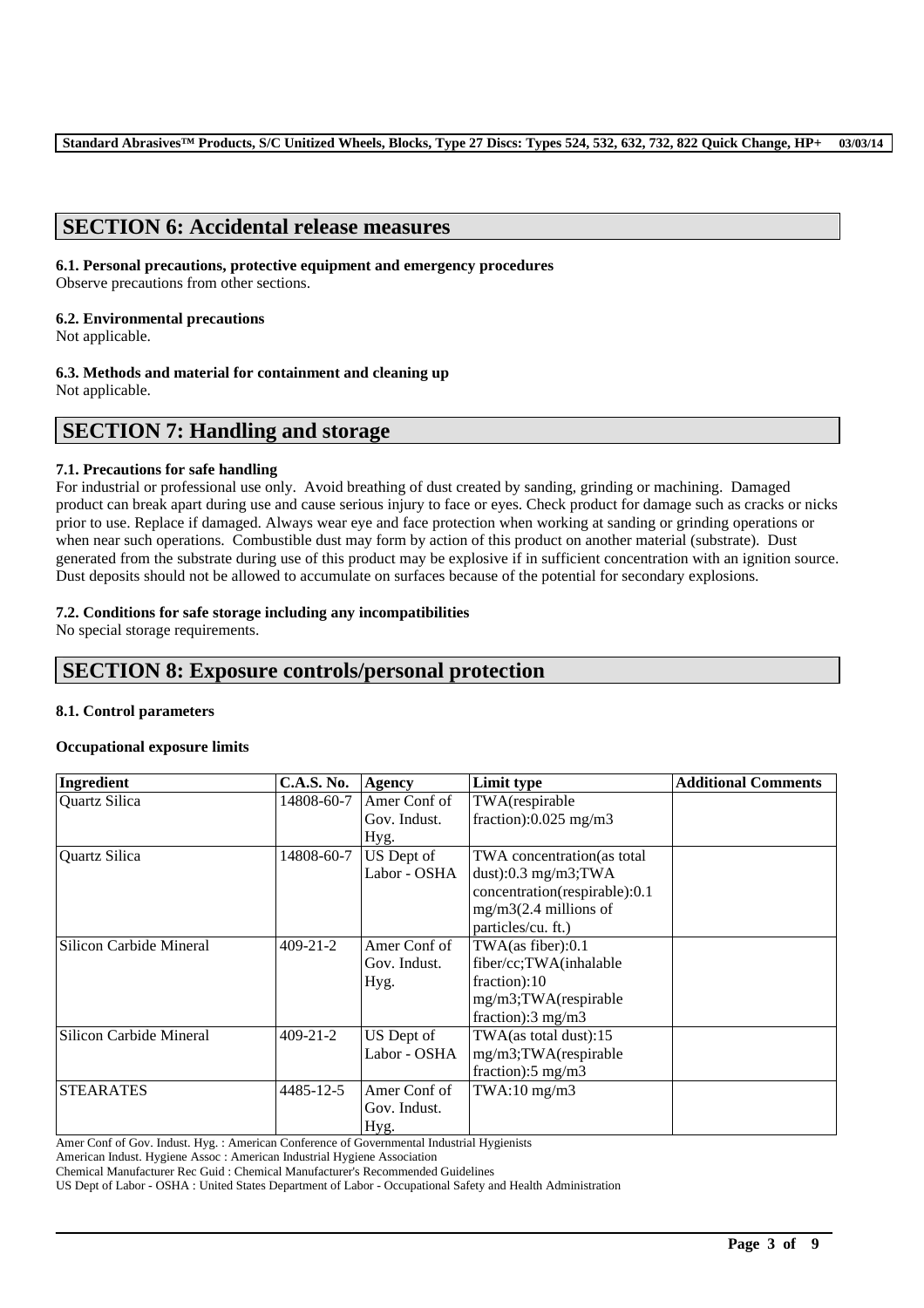TWA: Time-Weighted-Average STEL: Short Term Exposure Limit CEIL: Ceiling

#### **8.2. Exposure controls**

#### **8.2.1. Engineering controls**

Provide appropriate local exhaust ventilation for sanding, grinding or machining. Use general dilution ventilation and/or local exhaust ventilation to control airborne exposures to below relevant Exposure Limits and/or control dust/fume/gas/mist/vapors/spray. If ventilation is not adequate, use respiratory protection equipment. Warning: Excessive operating speed or generation of extreme heat may result in harmful emissions. Use local exhaust ventilation. Provide local exhaust at process emission sources to control exposure near the source and to prevent the escape of dust into the work area. Ensure that dust-handling systems (such as exhaust ducts, dust collectors, vessels, and processing equipment) are designed in a manner to prevent the escape of dust into the work area (i.e., there is no leakage from the equipment).

#### **8.2.2. Personal protective equipment (PPE)**

#### **Eye/face protection**

To minimize the risk of injury to face and eyes, always wear eye and face protection when working at sanding or grinding operations or when near such operations. Select and use eye/face protection to prevent contact based on the results of an exposure assessment. The following eye/face protection(s) are recommended: Safety Glasses with side shields

#### **Skin/hand protection**

Wear appropriate gloves to minimize risk of injury to skin from contact with dust or physical abrasion from grinding or sanding.

#### **Respiratory protection**

Assess exposure concentrations of all materials involved in the work process. Consider material being abraded when determining the appropriate respiratory protection. Select and use appropriate respirators to prevent inhalation overexposure. An exposure assessment may be needed to decide if a respirator is required. If a respirator is needed, use respirators as part of a full respiratory protection program. Based on the results of the exposure assessment, select from the following respirator type(s) to reduce inhalation exposure:

\_\_\_\_\_\_\_\_\_\_\_\_\_\_\_\_\_\_\_\_\_\_\_\_\_\_\_\_\_\_\_\_\_\_\_\_\_\_\_\_\_\_\_\_\_\_\_\_\_\_\_\_\_\_\_\_\_\_\_\_\_\_\_\_\_\_\_\_\_\_\_\_\_\_\_\_\_\_\_\_\_\_\_\_\_\_\_\_\_\_

Half facepiece or full facepiece air-purifying respirator suitable for particulates

For questions about suitability for a specific application, consult with your respirator manufacturer.

# **SECTION 9: Physical and chemical properties**

## **9.1. Information on basic physical and chemical properties**

| <b>General Physical Form:</b>    | Solid                  |
|----------------------------------|------------------------|
| Odor, Color, Grade:              | Solid Abrasive Product |
| Odor threshold                   | Not Applicable         |
| pH                               | Not Applicable         |
| <b>Melting point</b>             | Not Applicable         |
| <b>Boiling Point</b>             | Not Applicable         |
| <b>Flash Point</b>               | Not Applicable         |
| <b>Evaporation rate</b>          | Not Applicable         |
| <b>Flammability</b> (solid, gas) | Not Classified         |
| <b>Flammable Limits(LEL)</b>     | Not Applicable         |
| <b>Flammable Limits(UEL)</b>     | Not Applicable         |
| <b>Vapor Pressure</b>            | Not Applicable         |
|                                  |                        |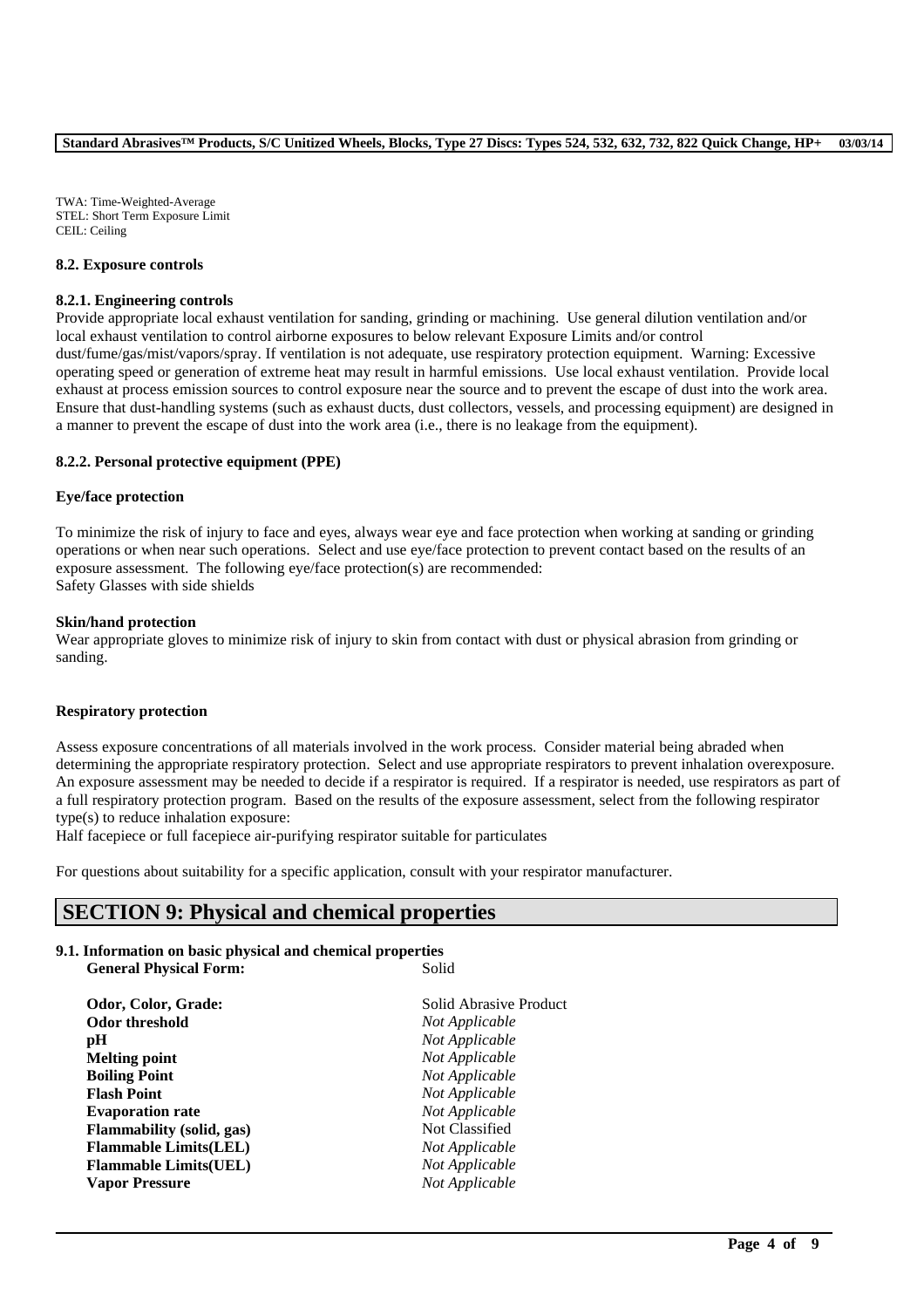| <b>Vapor Density</b>                    | Not Applicable |  |
|-----------------------------------------|----------------|--|
| <b>Specific Gravity</b>                 | Not Applicable |  |
| <b>Solubility In Water</b>              | Not Applicable |  |
| Solubility- non-water                   | Not Applicable |  |
| Partition coefficient: n-octanol/ water | Not Applicable |  |
| <b>Autoignition temperature</b>         | Not Applicable |  |
| <b>Decomposition temperature</b>        | Not Applicable |  |
| Viscositv                               | Not Applicable |  |
|                                         |                |  |

# **SECTION 10: Stability and reactivity**

#### **10.1. Reactivity**

This material is considered to be non reactive under normal use conditions.

**10.2. Chemical stability** Stable.

**10.3. Possibility of hazardous reactions** Hazardous polymerization will not occur.

**10.4. Conditions to avoid** None known.

**10.5. Incompatible materials** None known.

## **10.6. Hazardous decomposition products**

None known.

Refer to section 5.2 for hazardous decomposition products during combustion.

# **SECTION 11: Toxicological information**

**The information below may not be consistent with the material classification in Section 2 if specific ingredient classifications are mandated by a competent authority. In addition, toxicological data on ingredients may not be reflected in the material classification and/or the signs and symptoms of exposure, because an ingredient may be present below the threshold for labeling, an ingredient may not be available for exposure, or the data may not be relevant to the material as a whole.**

**11.1. Information on Toxicological effects**

**Signs and Symptoms of Exposure**

**Based on test data and/or information on the components, this material may produce the following health effects:**

\_\_\_\_\_\_\_\_\_\_\_\_\_\_\_\_\_\_\_\_\_\_\_\_\_\_\_\_\_\_\_\_\_\_\_\_\_\_\_\_\_\_\_\_\_\_\_\_\_\_\_\_\_\_\_\_\_\_\_\_\_\_\_\_\_\_\_\_\_\_\_\_\_\_\_\_\_\_\_\_\_\_\_\_\_\_\_\_\_\_

## **Substance Condition**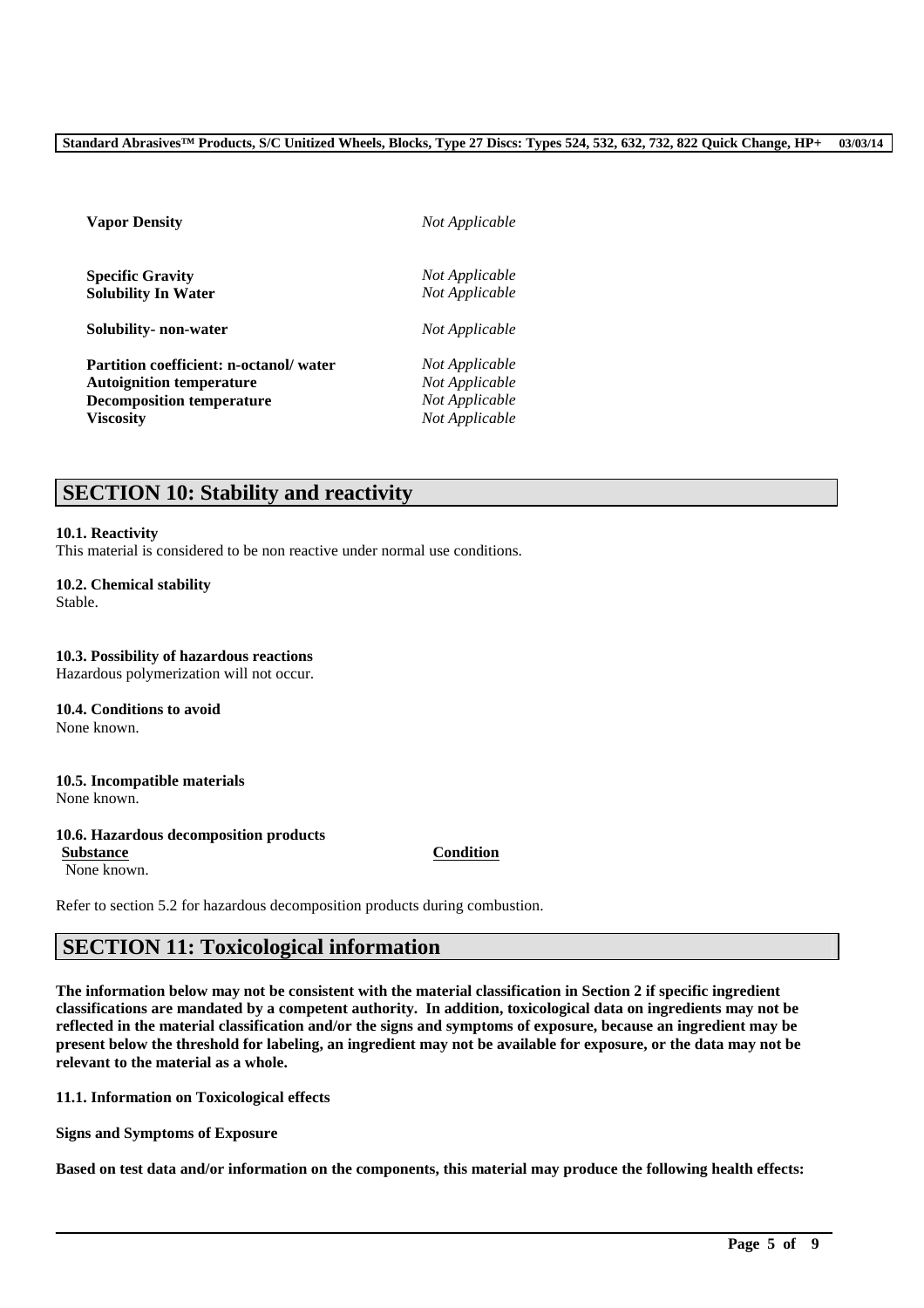#### **Inhalation:**

Dust from grinding, sanding or machining may cause irritation of the respiratory system. Signs/symptoms may include cough, sneezing, nasal discharge, headache, hoarseness, and nose and throat pain.

#### **Skin Contact:**

Mechanical Skin irritation: Signs/symptoms may include abrasion, redness, pain, and itching.

#### **Eye Contact:**

Mechanical eye irritation: Signs/symptoms may include pain, redness, tearing and corneal abrasion.

Dust created by grinding, sanding, or machining may cause eye irritation. Signs/symptoms may include redness, swelling, pain, tearing, and blurred or hazy vision.

#### **Ingestion:**

No health effects are expected.

#### **Carcinogenicity:**

| <b>Ingredient</b>         | No.<br>. <i>. .</i> | <b>Class Description</b>      | Regulation                                      |
|---------------------------|---------------------|-------------------------------|-------------------------------------------------|
| <b>Ouartz Silica</b>      | 14808-60-7          | Grt<br>Carcinogenic to humans | International Agency for Research on Cancer     |
| <b>AIRRESP</b><br>SILICA. | 14808-60-7          | Known human carcinogen        | National<br>Toxicology<br>/ Program Carcinogens |

## **Additional Information:**

This document covers only the Standard Abrasives product. For complete assessment, when determining the degree of hazard, the material being abraded must also be considered.

This product contains quartz silica. Quartz silica is a form of crystalline silica. Occupational exposure to inhaled crystalline silica has been associated with silicosis and lung cancer. No exposure to crystalline silica is expected during the normal handling and use of this product. Crystalline silica was not detected when air sampling was conducted during simulated use of similar products containing crystalline silica. Therefore, the health effects associated with crystalline silica are not expected during normal use of this product.

#### **Toxicological Data**

If a component is disclosed in section 3 but does not appear in a table below, either no data are available for that endpoint or the data are not sufficient for classification.

#### **Acute Toxicity**

| <b>Name</b>             | Route     | <b>Species</b> | <b>Value</b>                                      |
|-------------------------|-----------|----------------|---------------------------------------------------|
| Overall product         | Ingestion |                | No data available; calculated $ATE > 5,000$ mg/kg |
| Silicon Carbide Mineral | Dermal    | Rat            | $LD50 > 2,000$ mg/kg                              |
| Silicon Carbide Mineral | Ingestion | Rat            | $LD50 > 2,000$ mg/kg                              |
| Lubricant               | Ingestion | Rat            | $LD50 > 5,000$ mg/kg                              |
| <b>Ouartz Silica</b>    | Dermal    |                | LD50 estimated to be $> 5,000$ mg/kg              |
| <b>Ouartz Silica</b>    | Ingestion |                | LD50 estimated to be $> 5,000$ mg/kg              |

 $ATE = acute$  toxicity estimate

#### **Skin Corrosion/Irritation**

| Name                 | Species | ′alue                                              |
|----------------------|---------|----------------------------------------------------|
| $-$<br>Ouartz Silica |         | $\sim$<br>: irritation<br>- S1211.<br>ΝC<br>ticant |

#### **Serious Eye Damage/Irritation**

| Name | Species | alue |
|------|---------|------|
|      |         |      |
|      |         |      |

## **Skin Sensitization**

| Name | <b>Species</b> | ⁄ alue |
|------|----------------|--------|
|      |                |        |

\_\_\_\_\_\_\_\_\_\_\_\_\_\_\_\_\_\_\_\_\_\_\_\_\_\_\_\_\_\_\_\_\_\_\_\_\_\_\_\_\_\_\_\_\_\_\_\_\_\_\_\_\_\_\_\_\_\_\_\_\_\_\_\_\_\_\_\_\_\_\_\_\_\_\_\_\_\_\_\_\_\_\_\_\_\_\_\_\_\_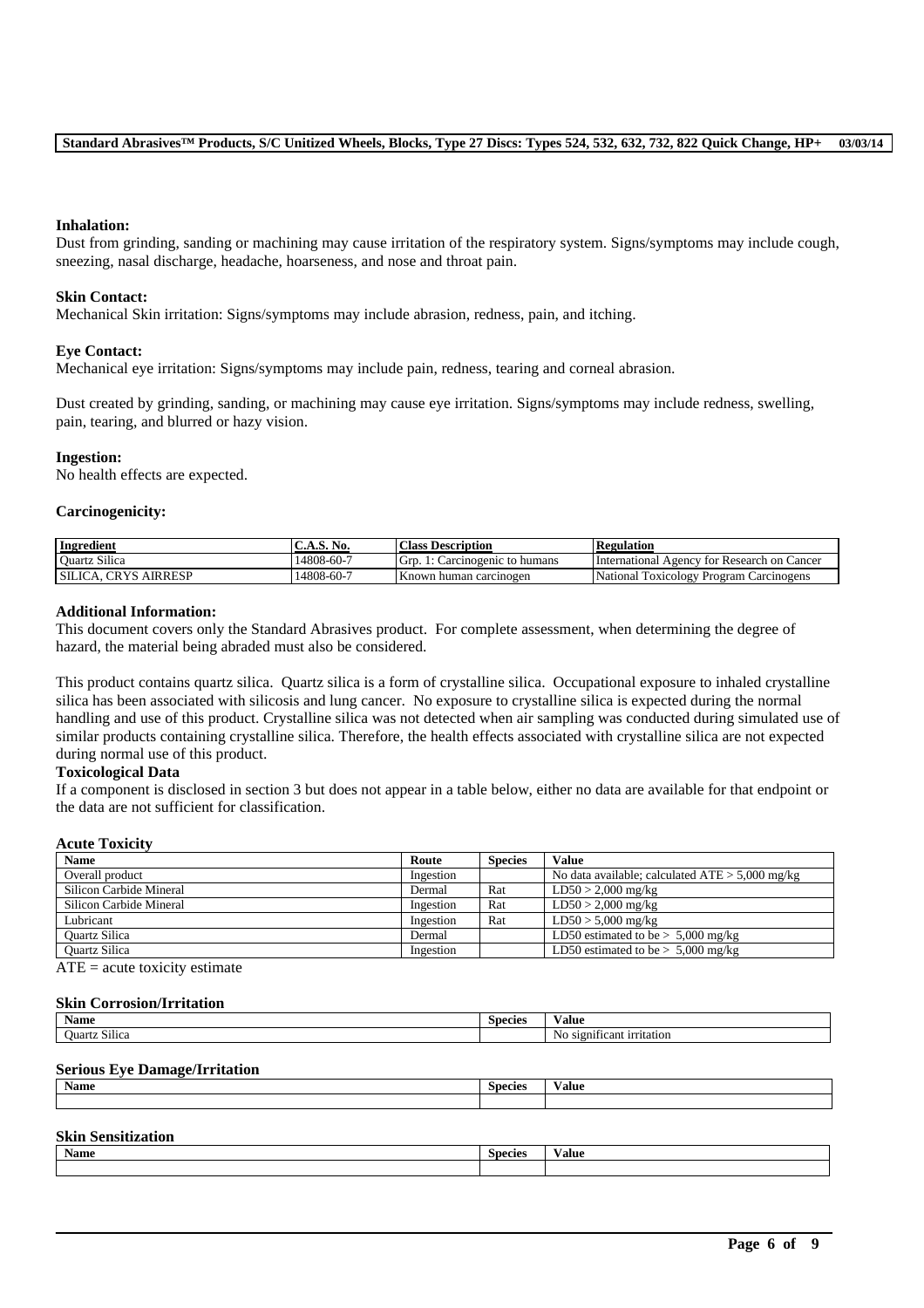## **Standard Abrasives™ Products, S/C Unitized Wheels, Blocks, Type 27 Discs: Types 524, 532, 632, 732, 822 Quick Change, HP+ 03/03/14**

#### **Respiratory Sensitization**

| <b>Name</b> | <b>Species</b> | Value |
|-------------|----------------|-------|
|             |                |       |

### **Germ Cell Mutagenicity**

| <b>Name</b>          | Route    | Value                                          |
|----------------------|----------|------------------------------------------------|
| <b>Ouartz Silica</b> | In Vitro | Some positive data exist, but the data are not |
|                      |          | sufficient for classification                  |
| <b>Ouartz Silica</b> | In vivo  | Some positive data exist, but the data are not |
|                      |          | sufficient for classification                  |

#### **Carcinogenicity**

| Name          | Route      | $\sim$<br><b>Species</b> | <b>Value</b> |
|---------------|------------|--------------------------|--------------|
| Quartz Silica | Inhalation | $\sim$ $\sim$<br>Human   | Carcinogenic |
|               |            | and                      |              |
|               |            | anımal                   |              |

### **Reproductive Toxicity**

#### **Reproductive and/or Developmental Effects**

| Name | Route<br>. | $ -$<br>V alue<br>$\cdots$ | <b>Species</b><br>- - - | <b>CONTRACTOR</b><br><b>Result</b><br>'est | Exposure<br>. .<br><b>Duration</b> |
|------|------------|----------------------------|-------------------------|--------------------------------------------|------------------------------------|
|      |            |                            |                         |                                            |                                    |

## **Target Organ(s)**

## **Specific Target Organ Toxicity - single exposure**

| Name | Route | Target Organ(s) | Value | <b>Species</b> | <b>Test Result</b> | ∽<br>Exposure<br><b>Duration</b> |
|------|-------|-----------------|-------|----------------|--------------------|----------------------------------|
|      |       |                 |       |                |                    |                                  |

#### **Specific Target Organ Toxicity - repeated exposure**

| <b>Name</b>             | Route      | Target Organ(s) | <b>Value</b>                                                                       | <b>Species</b> | <b>Test Result</b>            | <b>Exposure</b><br><b>Duration</b> |
|-------------------------|------------|-----------------|------------------------------------------------------------------------------------|----------------|-------------------------------|------------------------------------|
| Silicon Carbide Mineral | Inhalation | pneumoconiosis  | Some positive data exist, but the<br>data are not sufficient for<br>classification |                | <b>HHA</b>                    |                                    |
| Ouartz Silica           | Inhalation | silicosis       | Causes damage to organs<br>through prolonged or repeated<br>exposure               | Human          | <b>NOAEL Not</b><br>available | occupational<br>exposure           |

#### **Aspiration Hazard**

| Asphanon Hazaru          |               |
|--------------------------|---------------|
| $\bullet$<br><b>Name</b> | $-1$<br>Value |
|                          |               |

**Please contact the address or phone number listed on the first page of the SDS for additional toxicological information on this material and/or its components.**

# **SECTION 12: Ecological information**

#### **Ecotoxicological information**

Please contact the address or phone number listed on the first page of the SDS for additional ecotoxicological information on this material and/or its components.

#### **Chemical fate information**

Please contact the address or phone number listed on the first page of the SDS for additional chemical fate information on this material and/or its components.

\_\_\_\_\_\_\_\_\_\_\_\_\_\_\_\_\_\_\_\_\_\_\_\_\_\_\_\_\_\_\_\_\_\_\_\_\_\_\_\_\_\_\_\_\_\_\_\_\_\_\_\_\_\_\_\_\_\_\_\_\_\_\_\_\_\_\_\_\_\_\_\_\_\_\_\_\_\_\_\_\_\_\_\_\_\_\_\_\_\_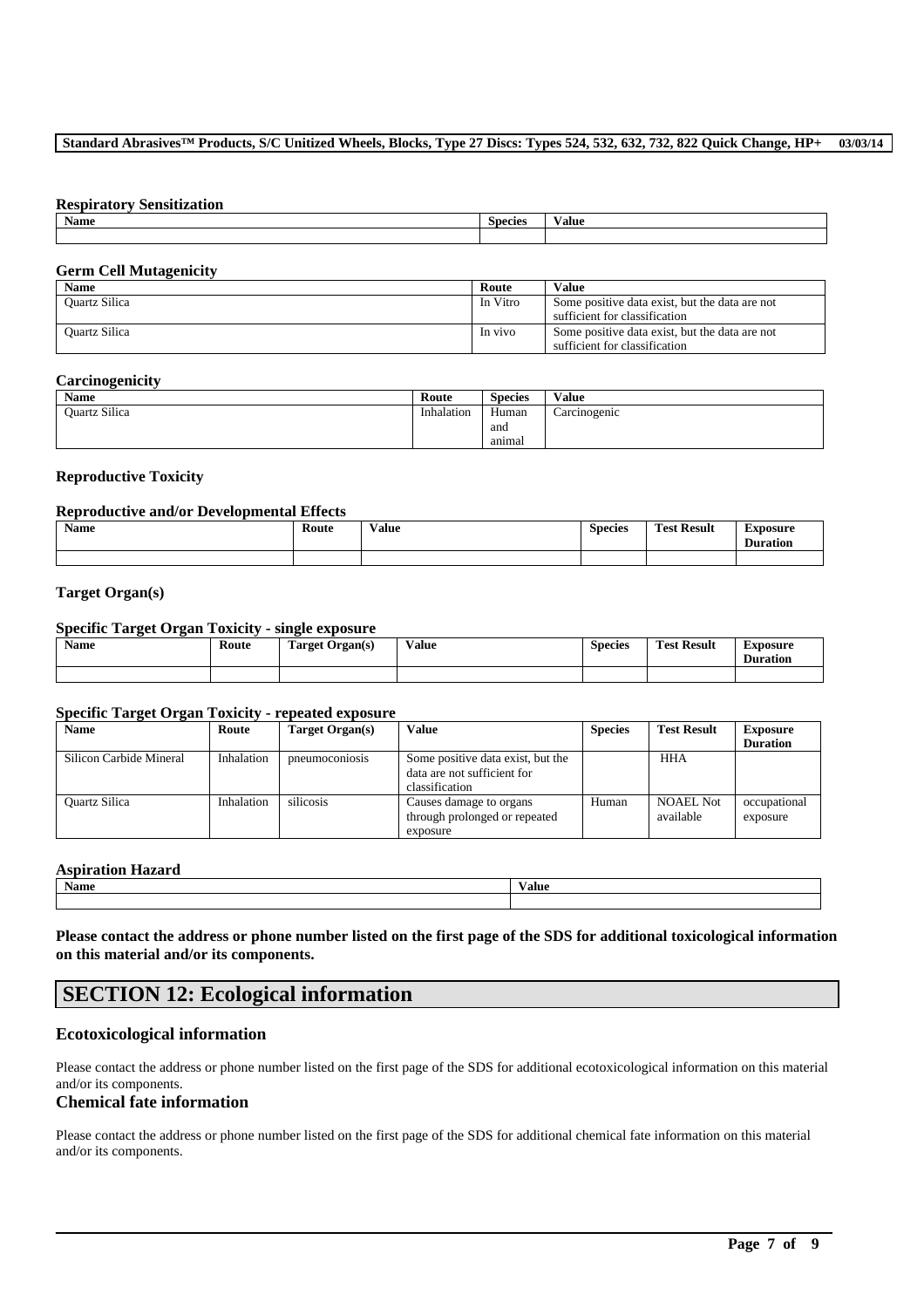# **SECTION 13: Disposal considerations**

## **13.1. Disposal methods**

Dispose of contents/ container in accordance with the local/regional/national/international regulations.

Prior to disposal, consult all applicable authorities and regulations to insure proper classification. The substrate that was abraded must be considered as a factor in the disposal method for this product. Dispose of waste product in a permitted industrial waste facility. As a disposal alternative, incinerate in a permitted waste incineration facility. Proper destruction may require the use of additional fuel during incineration processes. If no other disposal options are available, waste product may be placed in a landfill properly designed for industrial waste.

**EPA Hazardous Waste Number (RCRA):** Not regulated

# **SECTION 14: Transport Information**

Not regulated per U.S. DOT, IATA or IMO.

*These transportation classifications are provided as a customer service. As the shipper YOU remain responsible for complying with all applicable laws and regulations, including proper transportation classification and packaging. The manufacturer's classifications are based on product formulation, packaging, the manufacturer's policies and understanding of applicable current regulations. The manufacturer does not guarantee the accuracy of this classification information. This information applies only to transportation classification and not the packaging, labeling, or marking requirements. The original Standard Abrasives package is certified for U.S. ground shipment only. If you are shipping by air or ocean, the package may not meet applicable regulatory requirements.*

# **SECTION 15: Regulatory information**

## **15.1. US Federal Regulations**

Contact manufacturer for more information.

## **311/312 Hazard Categories:**

Fire Hazard - No Pressure Hazard - No Reactivity Hazard - No Immediate Hazard - No Delayed Hazard - No

## **15.2. State Regulations**

Contact manufacturer for more information.

## **15.3. Chemical Inventories**

This product is an article as defined by TSCA regulations, and is exempt from TSCA Inventory listing requirements.

Contact manufacturer for more information.

## **15.4. International Regulations**

Contact manufacturer for more information.

## **This SDS has been prepared to meet the U.S. OSHA Hazard Communication Standard, 29 CFR 1910.1200.**

\_\_\_\_\_\_\_\_\_\_\_\_\_\_\_\_\_\_\_\_\_\_\_\_\_\_\_\_\_\_\_\_\_\_\_\_\_\_\_\_\_\_\_\_\_\_\_\_\_\_\_\_\_\_\_\_\_\_\_\_\_\_\_\_\_\_\_\_\_\_\_\_\_\_\_\_\_\_\_\_\_\_\_\_\_\_\_\_\_\_

# **SECTION 16: Other information**

## **NFPA Hazard Classification**